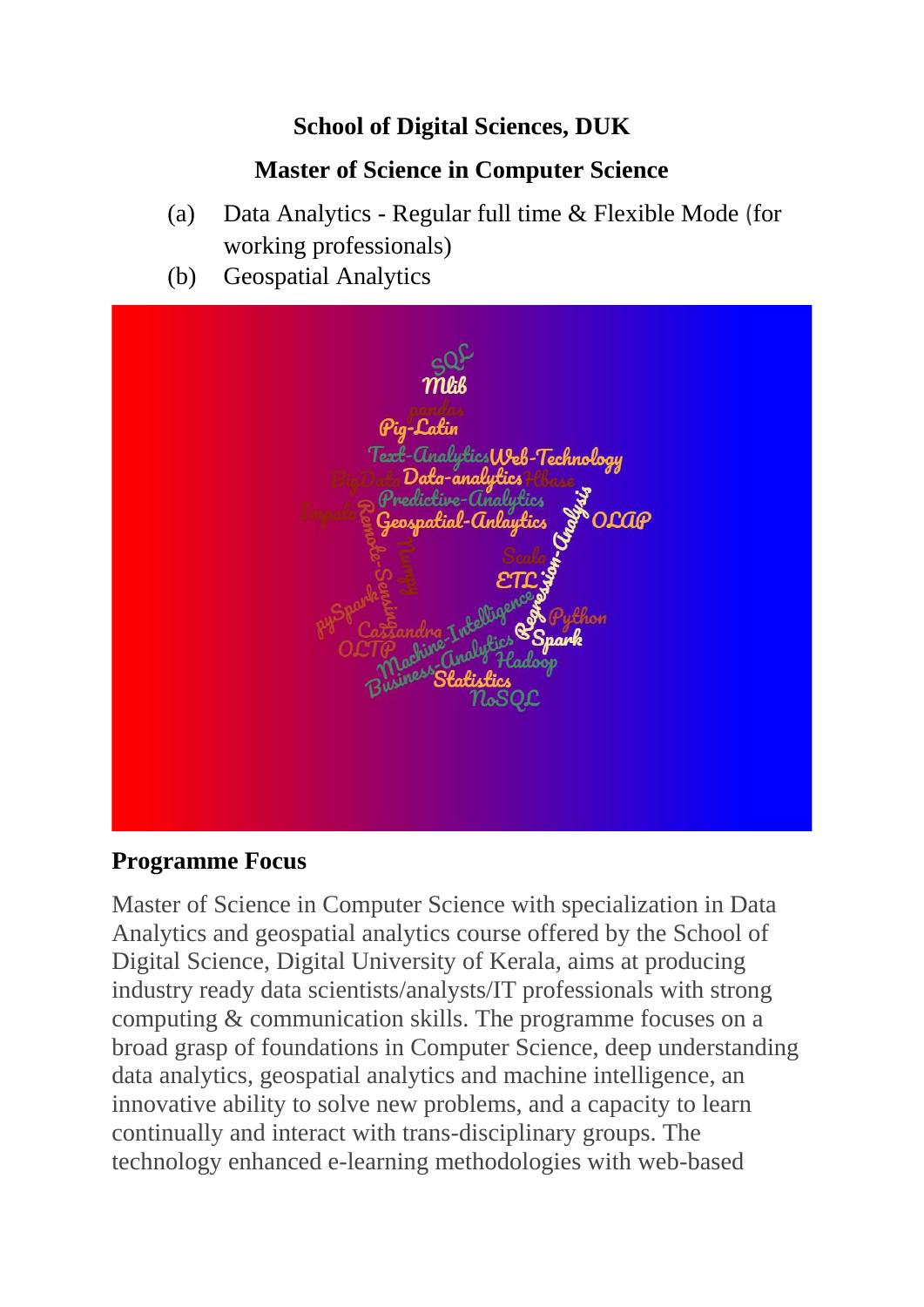course management system and on-line learning system enriches the programme, allow to broaden their horizons.

The duration of full-time course is 2 years (4 semesters). The course content for both these courses are same. The course is carefully designed to attain technical aspects that enable students to grow into competent Data Analytics professionals.

## **Subjects you learn in Data Analytics (DA) or Geospatial Analytics (GA)**

- Introduction to Computer Science(DA,GA)
- Introduction to Data Science(DA) / Geographical Information Systems(GA)
- Programming with Python (DA,GA)
- Basic Statistics for data analytics(DA,GA)
- Database Management System(DA)/ Remote Sensing(GA)
- Predictive Analytics(DA,GA)
- Data Structure and Algorithm (DA)/ Geospatial Modeling and Analysis(GA)
- Web Technologies(DA,GA)
- Natural Language Processing (DA)/ Digital Image Processing(GA)
- Deep Learning(DA,GA)
- Big Data Technologies(DA,GA)
- Object Oriented Programming Python(DA)/ Spatial Data Analytics(GA)

# **Electives**

- Social Networks and Semantic Web(DA)
- Stochastic Modelling (DA)
- Time series analysis and Sem Modeling (DA)
- Spatial Data Analytics (DA)